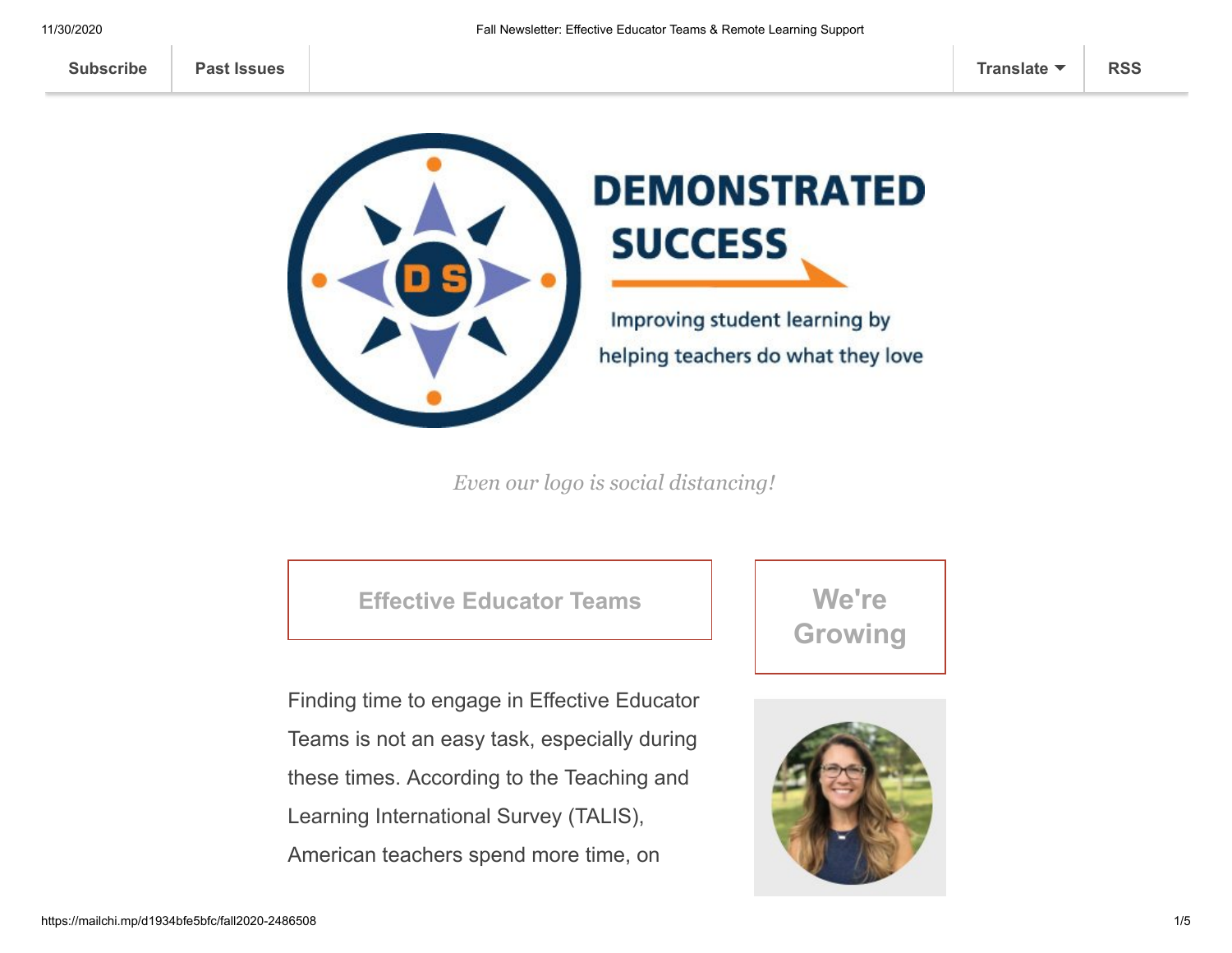| <b>Subscribe</b><br><b>Past Issues</b> | Translate $\blacktriangledown$ | <b>RSS</b> |
|----------------------------------------|--------------------------------|------------|
|----------------------------------------|--------------------------------|------------|

teachers of other nations. Nonetheless, teamwork is critical for the success of teachers and their students.

average, in their individual classrooms than

In our most recent blog, we outline our process for creating Effective Educator Teams and maximizing the minimal time teachers have. Click [here](https://www.demonstratedsuccess.com/Public/how-to-create-an-effective-educator-team-that-maximizes-time/?utm_source=mailchimp&utm_medium=email&utm_content=blog&utm_campaign=newsletter) to read the full story.

## **Old Favorites**

This weekend marks the end of National Children's Book Week! To celebrate, we have created a collage of some of our team members posing with their favorite children's books! Here are some of the books featured: Comet in Momminland; The Most Magnificent Thing; The Napping House; The Buggliest Bug; What Do You Do with a Problem?; The

Jenkins, our newest Professional Development and School Specialist. With more than 15 years as an early elementary teacher, Heather is skilled in curriculum design and delivery; PLCs and data use; and ELA and math strategies.



Don't forget to check us out on [YouTube](https://www.youtube.com/channel/UCFGkezQ-ve17NpEg3Dq81eQ) for more educator related content.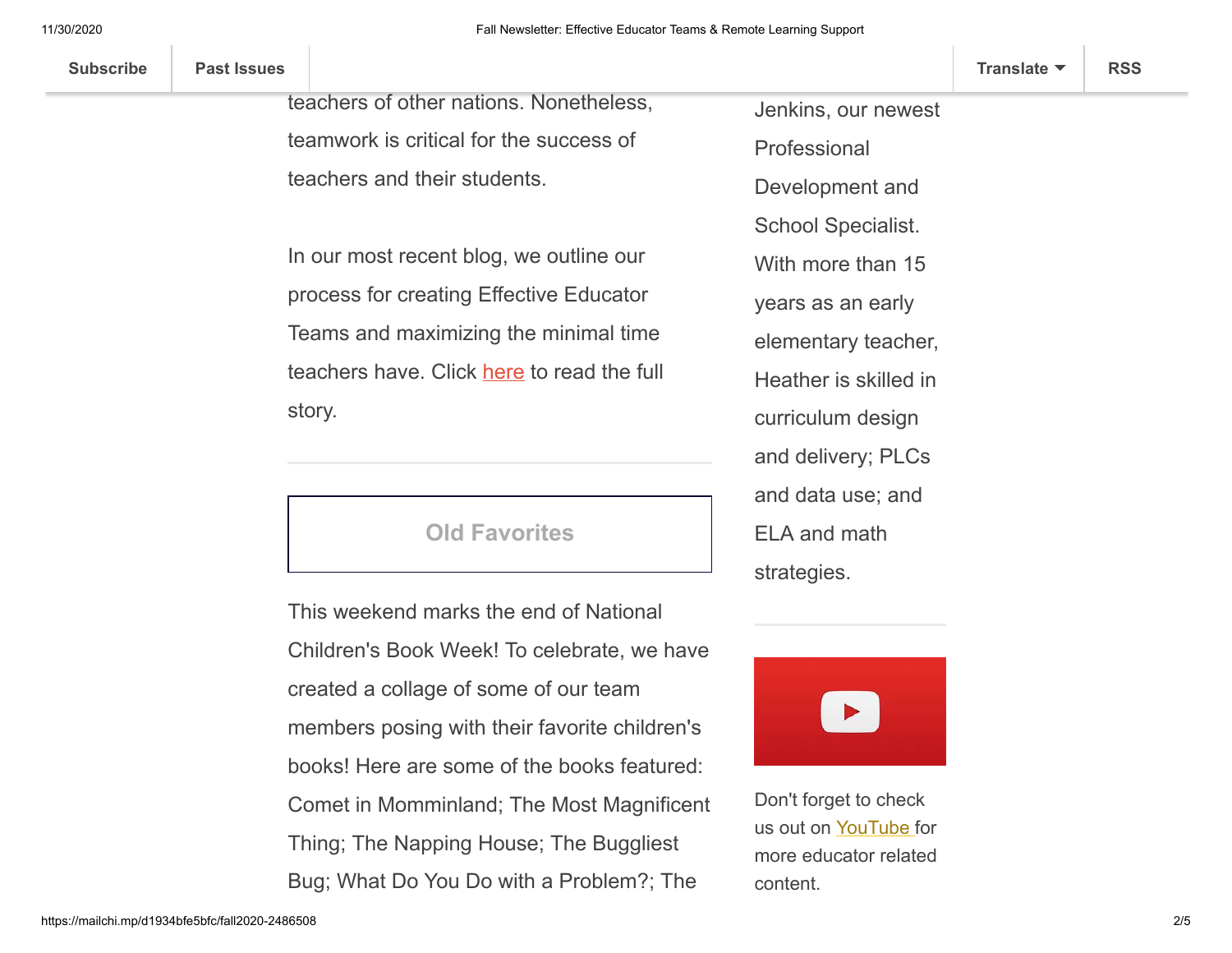**[Subscribe](http://eepurl.com/g-bdAz) [Past Issues](https://us10.campaign-archive.com/home/?u=fd71a91d185a89b556ced9e42&id=337a4d9554) [Translate](javascript:;) [RSS](https://us10.campaign-archive.com/feed?u=fd71a91d185a89b556ced9e42&id=337a4d9554)**

Different.



Runaway Bunny; and It's Okay To Be



*Wishing Educators Everywhere a Relaxing and Rejuvenating Holiday. Happy Thanksgiving!*

## **Remote Learning PD**

According to MDR, the education arm of the research firm Dun and Bradstreet, 61% of teachers are asking for Remote Instruction PD.

To meet this need, Demonstrated Success has curated and delivered [dozens of webinars to support educators with remote instruction. Visit](https://www.demonstratedsuccess.com/Public/remote-learning-educators/?utm_source=mailchimp&utm_medium=email&utm_content=remotesupport&utm_campaign=newsletter) our website to learn more about this program, as well as our new